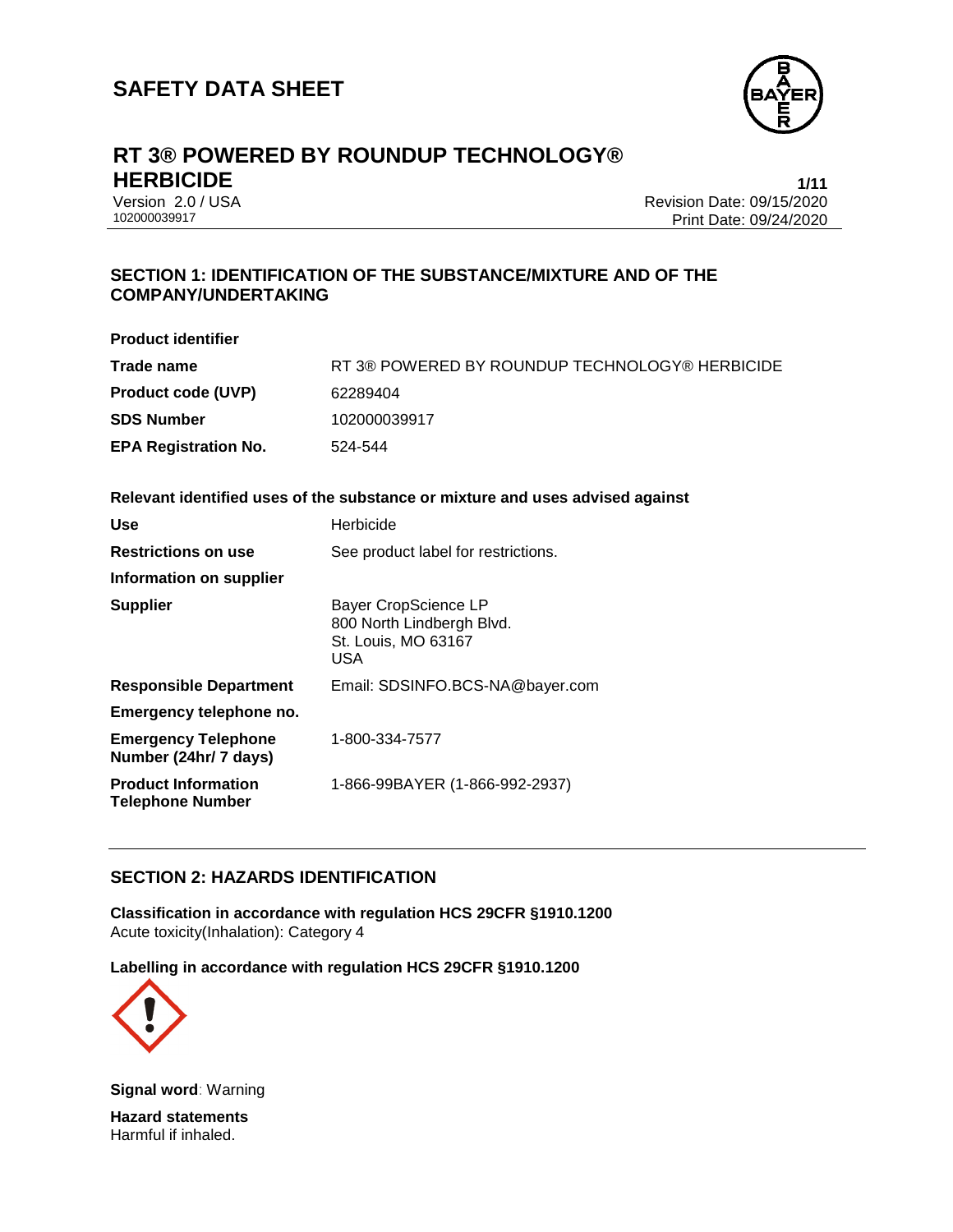

# **RT 3® POWERED BY ROUNDUP TECHNOLOGY® HERBICIDE 2/11**

Version 2.0 / USA Revision Date: 09/15/2020<br>102000039917<br>Print Date: 09/24/2020 Print Date: 09/24/2020

#### **Precautionary statements**

Avoid breathing mist/ vapours/ spray. Use only outdoors or in a well-ventilated area. IF INHALED: Remove person to fresh air and keep comfortable for breathing. Call a POISON CENTER/doctor/physician if you feel unwell.

#### **Hazards Not Otherwise Classified (HNOC)**

No physical hazards not otherwise classified. No health hazards not otherwise classified.

#### **SECTION 3: COMPOSITION/INFORMATION ON INGREDIENTS**

| <b>Hazardous Component Name</b> | <b>CAS-No.</b> | <b>Concentration % by weight</b> |
|---------------------------------|----------------|----------------------------------|
| Potassium salt of glyphosate    | 70901-12-1     | 48.8                             |
| Surfactant blend (proprietary)  |                | $\ge$ = 7.0 – $\lt$ = 13.0       |

The specific chemical identity and/or concentration range is being withheld because it is trade secret information.

#### **SECTION 4: FIRST AID MEASURES**

| <b>Description of first aid measures</b>                                   |                                                                                                                                                                                                                                                                                                           |  |
|----------------------------------------------------------------------------|-----------------------------------------------------------------------------------------------------------------------------------------------------------------------------------------------------------------------------------------------------------------------------------------------------------|--|
| <b>General advice</b>                                                      | When possible, have the product container or label with you when<br>calling a poison control center or doctor or going for treatment.                                                                                                                                                                     |  |
| <b>Inhalation</b>                                                          | Move to fresh air. If person is not breathing, call 911 or an ambulance,<br>then give artificial respiration, preferably mouth-to-mouth if possible.<br>Call a physician or poison control center immediately.                                                                                            |  |
| <b>Skin contact</b>                                                        | Wash off immediately with plenty of water for at least 15 minutes. Take<br>off contaminated clothing and shoes immediately. Get medical<br>attention if irritation develops and persists.                                                                                                                 |  |
| Eye contact                                                                | Hold eye open and rinse slowly and gently with water for 15-20<br>minutes. Remove contact lenses, if present, after the first 5 minutes,<br>then continue rinsing eye. Call a physician or poison control center<br>immediately.                                                                          |  |
| Ingestion                                                                  | Call a physician or poison control center immediately. Rinse out mouth<br>and give water in small sips to drink. DO NOT induce vomiting unless<br>directed to do so by a physician or poison control center. Never give<br>anything by mouth to an unconscious person. Do not leave victim<br>unattended. |  |
| Most important symptoms and effects, both acute and delayed                |                                                                                                                                                                                                                                                                                                           |  |
| <b>Symptoms</b>                                                            | To date no symptoms are known.                                                                                                                                                                                                                                                                            |  |
| Indication of any immediate medical attention and special treatment needed |                                                                                                                                                                                                                                                                                                           |  |
| <b>Risks</b>                                                               | This product is not a cholinesterase inhibitor.                                                                                                                                                                                                                                                           |  |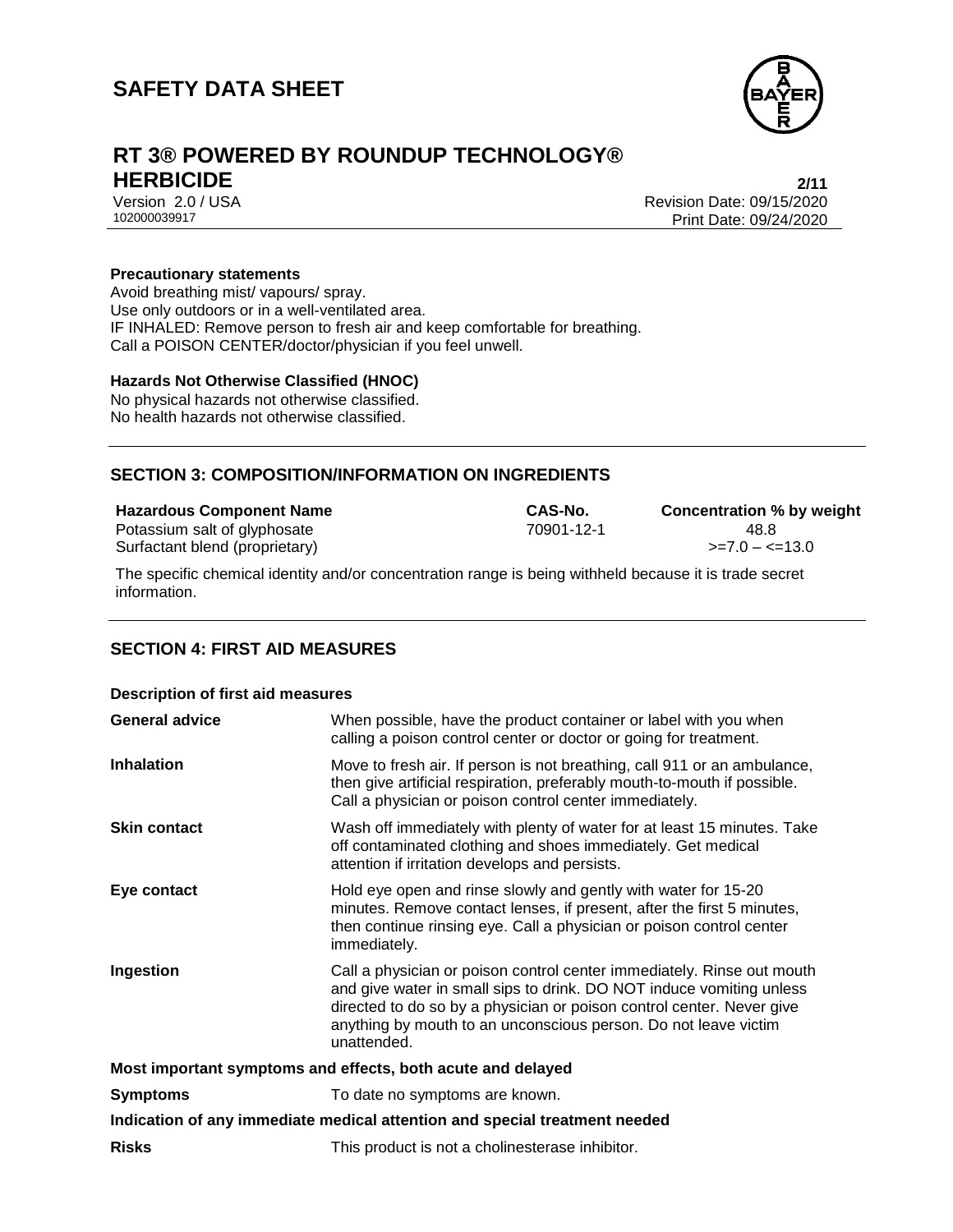

# **RT 3® POWERED BY ROUNDUP TECHNOLOGY®**

**HERBICIDE** 3/11<br>Version 2.0 / USA 3/12 and 2.0 and 2.0 and 2.0 and 3.0 and 3.0 and 3.0 and 3.0 and 3.0 and 3.0 and 3.0 and 3.0 Version 2.0 / USA Revision Date: 09/15/2020 Print Date: 09/24/2020

**Treatment** Treatment with atropine and oximes is not indicated. Appropriate supportive and symptomatic treatment as indicated by the patient's condition is recommended.

#### **SECTION 5: FIREFIGHTING MEASURES**

| <b>Extinguishing media</b>                                         |                                                                                                                                                                                                                                        |
|--------------------------------------------------------------------|----------------------------------------------------------------------------------------------------------------------------------------------------------------------------------------------------------------------------------------|
| <b>Suitable</b>                                                    | Use water spray, alcohol-resistant foam, dry chemical or carbon<br>dioxide.                                                                                                                                                            |
| <b>Unsuitable</b>                                                  | High volume water jet                                                                                                                                                                                                                  |
| <b>Special hazards arising</b><br>from the substance or<br>mixture | In the event of fire the following may be released:, Carbon monoxide<br>(CO), Carbon dioxide (CO2), Nitrogen oxides (NOx), Oxides of<br>phosphorus                                                                                     |
| <b>Advice for firefighters</b>                                     |                                                                                                                                                                                                                                        |
| <b>Special protective</b><br>equipment for firefighters            | In the event of fire and/or explosion do not breathe fumes. Firefighters<br>should wear NIOSH approved self-contained breathing apparatus and<br>full protective clothing. Equipment should be thoroughly<br>decontaminated after use. |
| <b>Further information</b>                                         | Keep out of smoke. Fight fire from upwind position. Cool closed<br>containers exposed to fire with water spray. Do not allow run-off from<br>fire fighting to enter drains or water courses.                                           |
| <b>Flash point</b>                                                 | does not flash                                                                                                                                                                                                                         |
| <b>Auto-ignition temperature</b>                                   | No data available                                                                                                                                                                                                                      |
| Lower explosion limit                                              | No data available                                                                                                                                                                                                                      |
| <b>Upper explosion limit</b>                                       | No data available                                                                                                                                                                                                                      |
| <b>Explosivity</b>                                                 | No data available                                                                                                                                                                                                                      |
|                                                                    |                                                                                                                                                                                                                                        |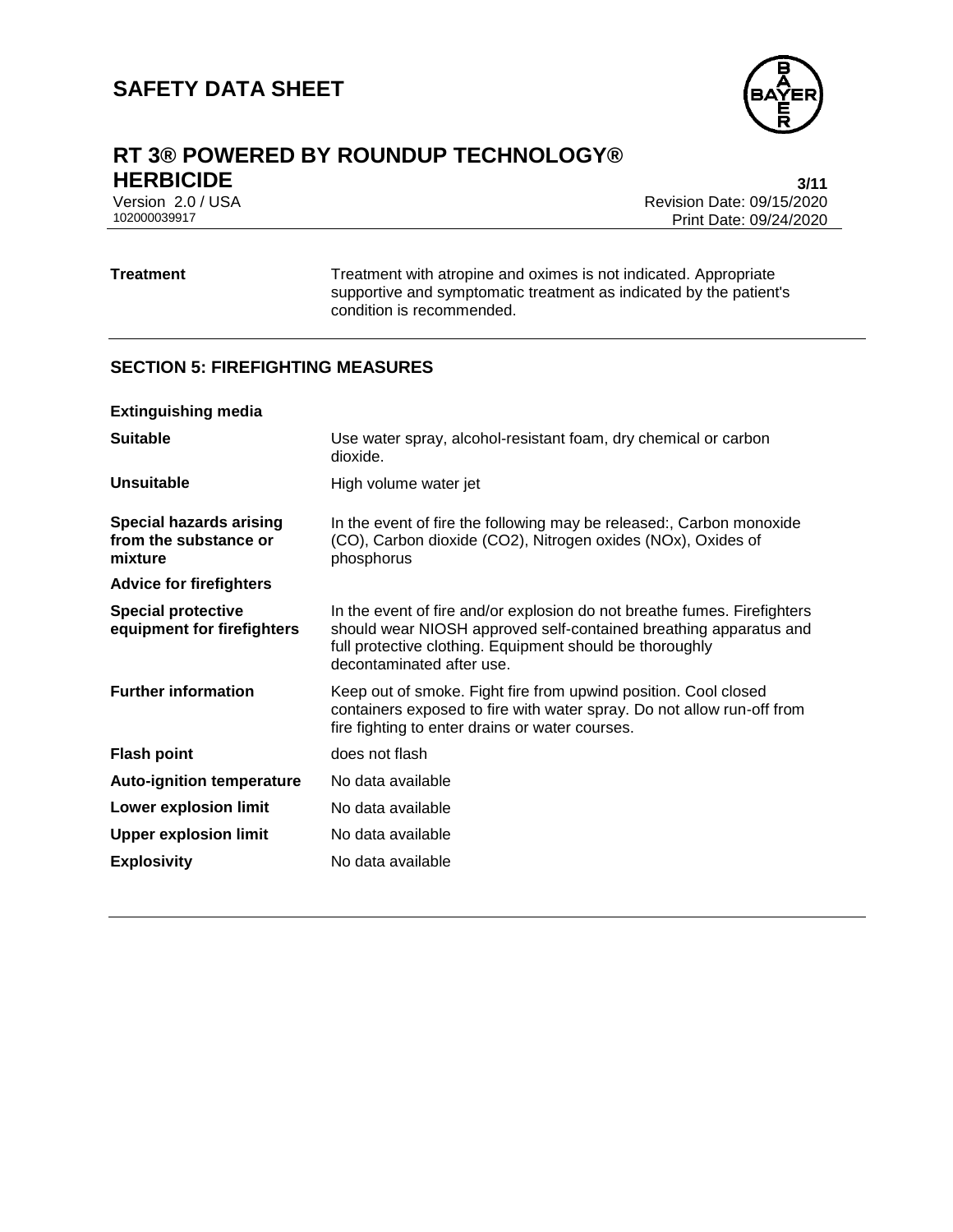

# **RT 3® POWERED BY ROUNDUP TECHNOLOGY® HERBICIDE** 4/11<br>Version 2.0 / USA 4/12 and the set of the set of the set of the set of the set of the set of the set of the set of the set of the set of the set of the set of the set of the set of the set of the set of th

Version 2.0 / USA Revision Date: 09/15/2020 Print Date: 09/24/2020

### **SECTION 6: ACCIDENTAL RELEASE MEASURES**

| Personal precautions, protective equipment and emergency procedures |                                                                                                                                                                                                                                                                                                                                                     |  |
|---------------------------------------------------------------------|-----------------------------------------------------------------------------------------------------------------------------------------------------------------------------------------------------------------------------------------------------------------------------------------------------------------------------------------------------|--|
| <b>Precautions</b>                                                  | Use personal protective equipment. Keep unauthorized people away.<br>Avoid contact with spilled product or contaminated surfaces.                                                                                                                                                                                                                   |  |
| Methods and materials for containment and cleaning up               |                                                                                                                                                                                                                                                                                                                                                     |  |
| Methods for cleaning up                                             | Soak up with inert absorbent material (e.g. sand, silica gel, acid<br>binder, universal binder, sawdust). Collect and transfer the product<br>into a properly labelled and tightly closed container. Keep in suitable,<br>closed containers for disposal. Clean contaminated floors and objects<br>thoroughly, observing environmental regulations. |  |
| <b>Additional advice</b>                                            | Use personal protective equipment. If the product is accidentally<br>spilled, do not allow to enter soil, waterways or waste water canal. Do<br>not allow product to contact non-target plants.                                                                                                                                                     |  |
| Reference to other sections                                         | Information regarding safe handling, see section 7.<br>Information regarding personal protective equipment, see section 8.<br>Information regarding waste disposal, see section 13.                                                                                                                                                                 |  |

#### **SECTION 7: HANDLING AND STORAGE**

#### **Precautions for safe handling**

| Advice on safe handling                                      | Avoid contact with skin, eyes and clothing. Ensure adequate ventilation.                                                                                                                                                                                                                                                                                                                                                                                                                                                                                                                                          |  |
|--------------------------------------------------------------|-------------------------------------------------------------------------------------------------------------------------------------------------------------------------------------------------------------------------------------------------------------------------------------------------------------------------------------------------------------------------------------------------------------------------------------------------------------------------------------------------------------------------------------------------------------------------------------------------------------------|--|
| <b>Hygiene measures</b>                                      | Wash hands thoroughly with soap and water after handling and before<br>eating, drinking, chewing gum, using tobacco, using the toilet or<br>applying cosmetics.<br>Remove Personal Protective Equipment (PPE) immediately after<br>handling this product. Remove soiled clothing immediately and clean<br>thoroughly before using again. Wash thoroughly and put on clean<br>clothing. Keep working clothes separately. Garments that cannot be<br>cleaned must be destroyed (burnt).                                                                                                                             |  |
| Conditions for safe storage, including any incompatibilities |                                                                                                                                                                                                                                                                                                                                                                                                                                                                                                                                                                                                                   |  |
| <b>Requirements for storage</b><br>areas and containers      | Store in original container. Store in a cool, dry place and in such a<br>manner as to prevent cross contamination with other crop protection<br>products, fertilizers, food, and feed. Store in a place accessible by<br>authorized persons only. Reacts with galvanised steel or unlined mild<br>steel to produce hydrogen, a highly flammable gas that could explode.<br>Protect from freezing. Partial crystallization may occur on prolonged<br>storage below the minimum storage temperature. Freezing will affect the<br>physical condition but will not damage the material. Thaw and mix<br>before using. |  |
| Advice on common storage                                     | Keep away from food, drink and animal feedingstuffs.                                                                                                                                                                                                                                                                                                                                                                                                                                                                                                                                                              |  |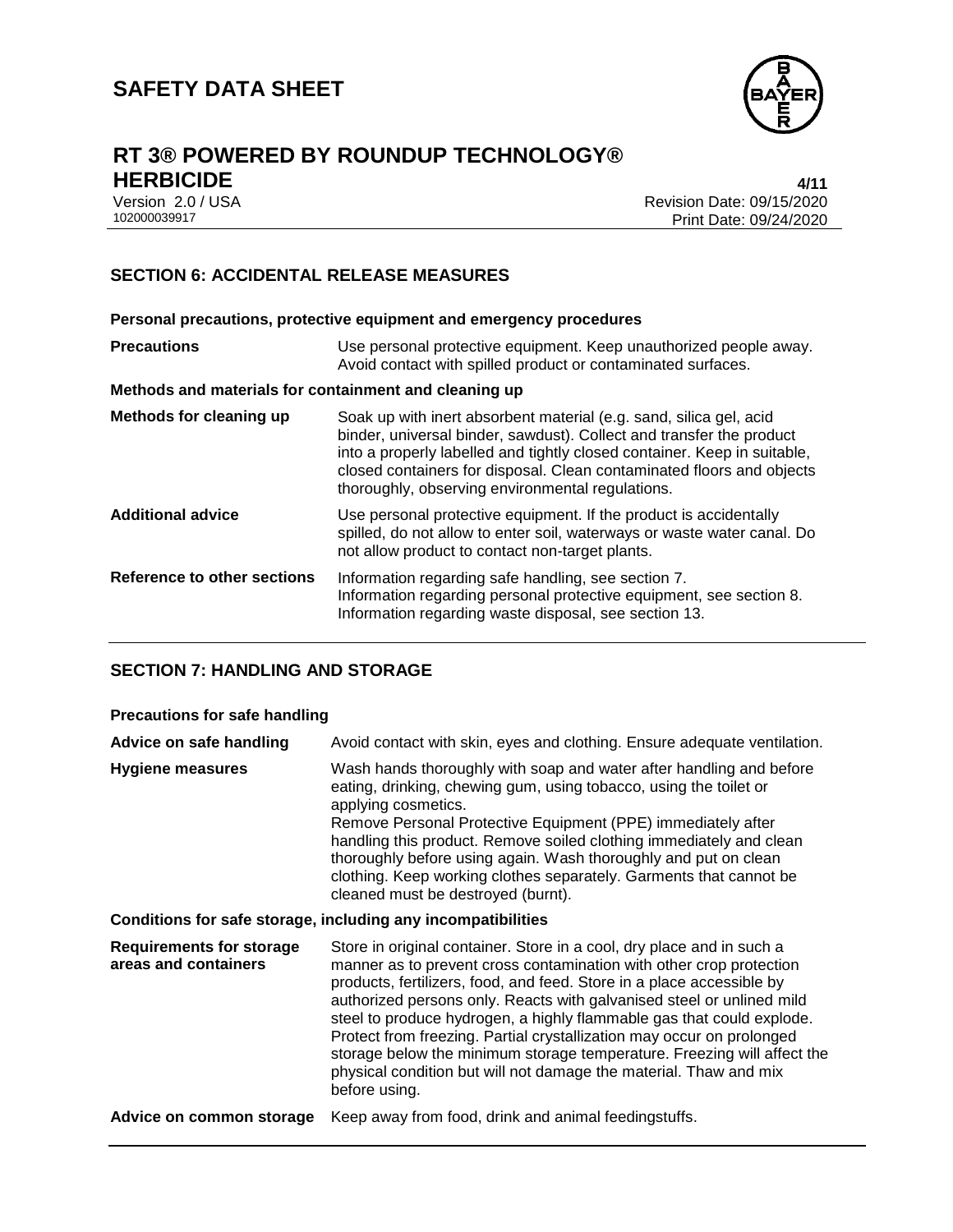

# **RT 3® POWERED BY ROUNDUP TECHNOLOGY® HERBICIDE 5/11**

Version 2.0 / USA Revision Date: 09/15/2020 Print Date: 09/24/2020

### **SECTION 8: EXPOSURE CONTROLS/PERSONAL PROTECTION**

#### **Control parameters**

No known occupational limit values.

#### **Exposure controls**

#### **Personal protective equipment**

In normal use and handling conditions please refer to the label and/or leaflet. In all other cases the following recommendations would apply.

| <b>Respiratory protection</b>      | When respirators are required, select NIOSH approved equipment<br>based on actual or potential airborne concentrations and in<br>accordance with the appropriate regulatory standards and/or industry<br>recommendations.                                                                                                                                                                                                                                                                                                                                                                                                                   |
|------------------------------------|---------------------------------------------------------------------------------------------------------------------------------------------------------------------------------------------------------------------------------------------------------------------------------------------------------------------------------------------------------------------------------------------------------------------------------------------------------------------------------------------------------------------------------------------------------------------------------------------------------------------------------------------|
| <b>Hand protection</b>             | Please observe the instructions regarding permeability and<br>breakthrough time which are provided by the supplier of the gloves.<br>Also take into consideration the specific local conditions under which<br>the product is used, such as the danger of cuts, abrasion, and the<br>contact time.<br>Chemical-resistant gloves (barrier laminate, butyl rubber, nitrile<br>rubber or Viton)<br>Wash gloves when contaminated. Dispose of when contaminated<br>inside, when perforated or when contamination on the outside cannot<br>be removed. Wash hands frequently and always before eating,<br>drinking, smoking or using the toilet. |
| Eye protection                     | Use tightly sealed goggles and face protection.                                                                                                                                                                                                                                                                                                                                                                                                                                                                                                                                                                                             |
| Skin and body protection           | Wear long-sleeved shirt and long pants and shoes plus socks.                                                                                                                                                                                                                                                                                                                                                                                                                                                                                                                                                                                |
| <b>General protective measures</b> | Follow manufacturer's instructions for cleaning/maintaining PPE. If<br>no such instructions for washables, use detergent and warm/tepid<br>water.<br>Keep and wash PPE separately from other laundry.                                                                                                                                                                                                                                                                                                                                                                                                                                       |

#### **SECTION 9. PHYSICAL AND CHEMICAL PROPERTIES**

| Information on basic physical and chemical properties |  |  |  |  |
|-------------------------------------------------------|--|--|--|--|
|-------------------------------------------------------|--|--|--|--|

| <b>Form</b>                | Liquid, clear                                |
|----------------------------|----------------------------------------------|
| Colour                     | light yellow to amber                        |
| <b>Odour</b>               | odourless                                    |
| <b>Odour Threshold</b>     | No data available                            |
| рH                         | 4.5 - 4.9 (6.77 %) (23 °C) (deionized water) |
| <b>Melting point/range</b> | No data available                            |
| <b>Boiling Point</b>       | No data available                            |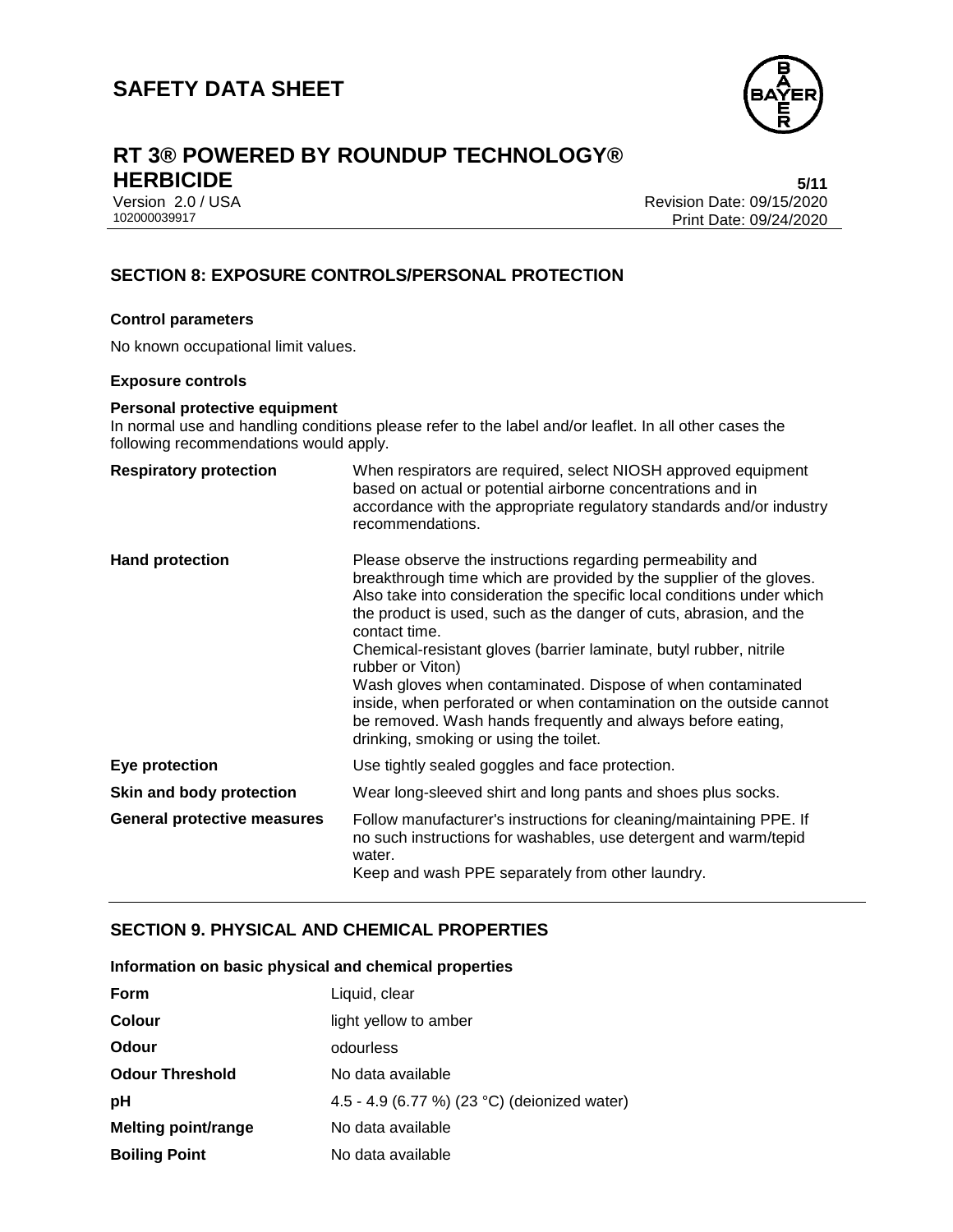

# **RT 3® POWERED BY ROUNDUP TECHNOLOGY® HERBICIDE** 6/11<br>Version 2.0 / USA 6/11<br>Revision Date: 09/15/2020

Version 2.0 / USA Revision Date: 09/15/2020<br>102000039917 Print Date: 09/24/2020 Print Date: 09/24/2020

| <b>Flash point</b>                                       | does not flash                                        |
|----------------------------------------------------------|-------------------------------------------------------|
| <b>Flammability</b>                                      | No data available                                     |
| <b>Auto-ignition temperature</b>                         | No data available                                     |
| <b>Minimum ignition energy</b>                           | No data available                                     |
| Self-accelarating<br>decomposition temperature<br>(SADT) | No data available                                     |
| <b>Upper explosion limit</b>                             | No data available                                     |
| Lower explosion limit                                    | No data available                                     |
| <b>Vapour pressure</b>                                   | No significant volatility.                            |
| <b>Evaporation rate</b>                                  | No data available                                     |
| <b>Relative vapour density</b>                           | No data available                                     |
| <b>Relative density</b>                                  | 1.3573 (20 °C)<br>Water at 15.6 °C                    |
| <b>Density</b>                                           | ca. 1.36 $g/cm^3$ (20 °C)                             |
| <b>Water solubility</b>                                  | soluble                                               |
| Partition coefficient: n-<br>octanol/water               | Potassium salt of glyphosate: log Pow: < -3.2 (25 °C) |
| Viscosity, dynamic                                       | No data available                                     |
| <b>Viscosity, kinematic</b>                              | No data available                                     |
| <b>Oxidizing properties</b>                              | No data available                                     |
| <b>Explosivity</b>                                       | No data available                                     |

## **SECTION 10: STABILITY AND REACTIVITY**

| <b>Reactivity</b>                            |                                                                                                                       |
|----------------------------------------------|-----------------------------------------------------------------------------------------------------------------------|
| <b>Thermal decomposition</b>                 | Stable under normal conditions.                                                                                       |
| <b>Chemical stability</b>                    | Stable under recommended storage conditions.                                                                          |
| <b>Possibility of hazardous</b><br>reactions | Reacts with galvanised steel or unlined mild steel to produce hydrogen,<br>a highly flammable gas that could explode. |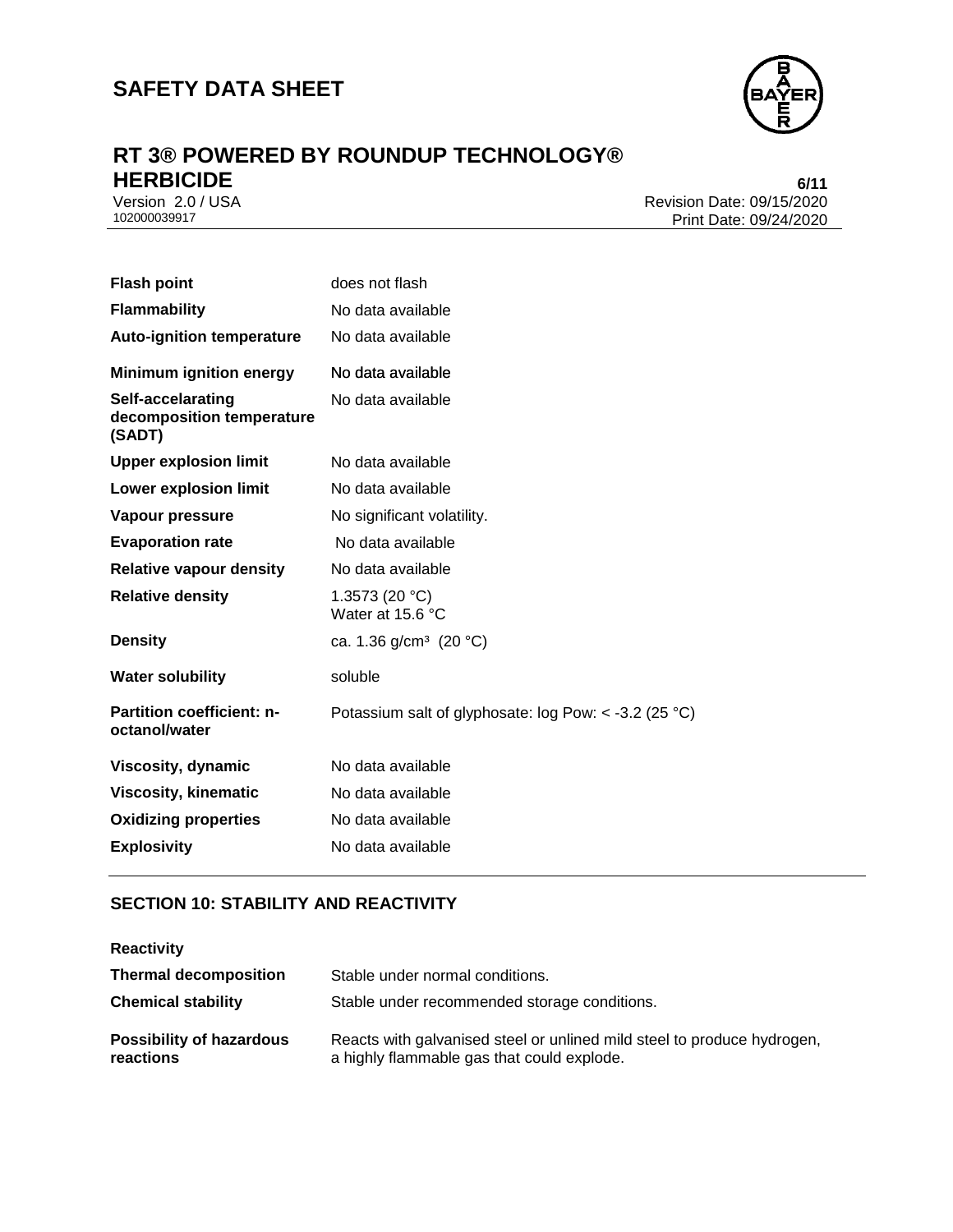

## **RT 3® POWERED BY ROUNDUP TECHNOLOGY® HERBICIDE 7/11**

Version 2.0 / USA Revision Date: 09/15/2020<br>102000039917<br>Print Date: 09/24/2020 Print Date: 09/24/2020

| <b>Conditions to avoid</b>                 | Extremes of temperature and direct sunlight.                                                |
|--------------------------------------------|---------------------------------------------------------------------------------------------|
| Incompatible materials                     | Galvanised steel, Carbon steel, Unlined mild steel<br>Store only in the original container. |
| <b>Hazardous decomposition</b><br>products | Hazardous products of combustion: see section 5.                                            |

#### **SECTION 11: TOXICOLOGICAL INFORMATION**

| <b>Exposure routes</b>                      | Ingestion, Eye contact, Inhalation                                                                                                                      |  |  |
|---------------------------------------------|---------------------------------------------------------------------------------------------------------------------------------------------------------|--|--|
| <b>Immediate Effects</b><br>Eye             | May cause slight irritation.                                                                                                                            |  |  |
| <b>Skin</b>                                 | Not expected to produce significant adverse effects when<br>recommended use instructions are followed.                                                  |  |  |
| Ingestion                                   | Not expected to produce significant adverse effects when<br>recommended use instructions are followed.                                                  |  |  |
| <b>Inhalation</b>                           | Harmful if inhaled.                                                                                                                                     |  |  |
| Information on toxicological effects        |                                                                                                                                                         |  |  |
| <b>Acute oral toxicity</b>                  | LD50 (Rat) $> 5,000$ mg/kg<br>Test conducted with a similar formulation.                                                                                |  |  |
| <b>Acute inhalation toxicity</b>            | $LC50$ (Rat) $> 1.2$ mg/l<br>Exposure time: 4 h<br>Determined in the form of liquid aerosol.<br>No deaths<br>Test conducted with a similar formulation. |  |  |
| <b>Acute dermal toxicity</b>                | LD50 (Rat) $> 5,000$ mg/kg<br>Test conducted with a similar formulation.                                                                                |  |  |
| <b>Skin corrosion/irritation</b>            | Moderate skin irritation. (Rabbit)<br>Test conducted with a similar formulation.                                                                        |  |  |
| Serious eye damage/eye<br>irritation        | Moderate eye irritation. (Rabbit)<br>Test conducted with a similar formulation.                                                                         |  |  |
| <b>Respiratory or skin</b><br>sensitisation | Skin: Non-sensitizing. (Guinea pig)<br>OECD Test Guideline 406, Buehler test<br>Test conducted with a similar formulation.                              |  |  |

#### **Assessment STOT Specific target organ toxicity – single exposure**

Potassium salt of glyphosate: Based on available data, the classification criteria are not met.

#### **Assessment STOT Specific target organ toxicity – repeated exposure**

Potassium salt of glyphosate did not cause specific target organ toxicity in experimental animal studies.

#### **Assessment mutagenicity**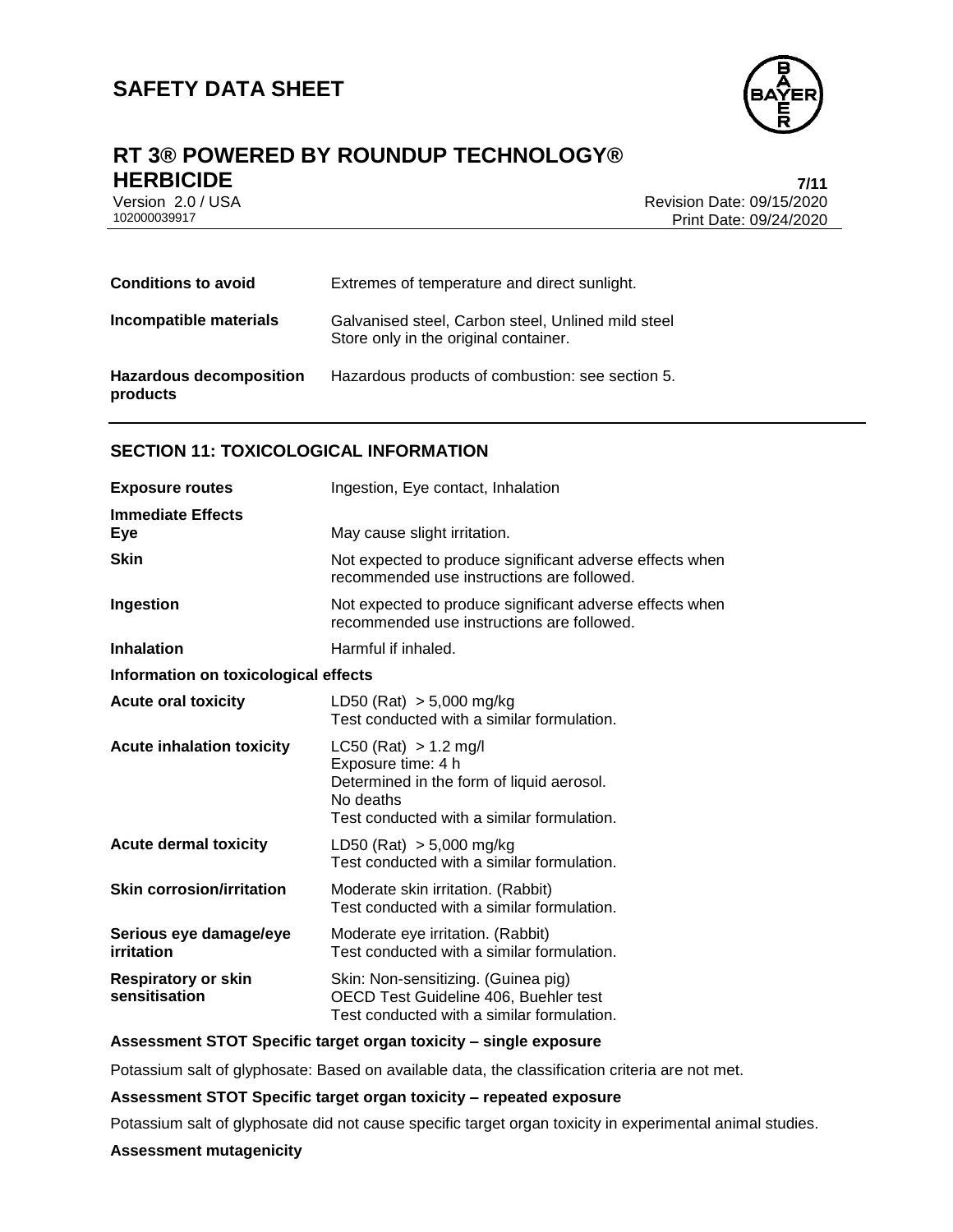

# **RT 3® POWERED BY ROUNDUP TECHNOLOGY® HERBICIDE 8/11**

Version 2.0 / USA Revision Date: 09/15/2020<br>102000039917<br>Print Date: 09/24/2020 Print Date: 09/24/2020

Potassium salt of glyphosate is not considered mutagenic.

#### **Assessment carcinogenicity**

Potassium salt of glyphosate: Based on available data, the classification criteria are not met. Important comment to IARC Listing:, Our expert opinion is that classification as a carcinogen is not warranted.

| <b>ACGIH</b>                 |            |                        |
|------------------------------|------------|------------------------|
| None.                        |            |                        |
| <b>NTP</b>                   |            |                        |
| None.                        |            |                        |
| <b>IARC</b>                  |            |                        |
| Potassium salt of glyphosate | 70901-12-1 | Overall evaluation: 2A |
| <b>OSHA</b>                  |            |                        |
| None.                        |            |                        |

#### **Assessment toxicity to reproduction**

Potassium salt of glyphosate: Based on available data, the classification criteria are not met.

#### **Assessment developmental toxicity**

Potassium salt of glyphosate: Based on available data, the classification criteria are not met.

#### **Aspiration hazard**

Based on available data, the classification criteria are not met.

#### **Further information**

The toxicological data refer to a similar formulation.

#### **SECTION 12: ECOLOGICAL INFORMATION**

| <b>Toxicity to fish</b>                             | LC50 (Oncorhynchus mykiss (rainbow trout)) 3.13 mg/l<br>static test; Exposure time: 96 h<br>Test conducted with a similar formulation.                 |
|-----------------------------------------------------|--------------------------------------------------------------------------------------------------------------------------------------------------------|
| <b>Chronic toxicity to fish</b>                     | Oncorhynchus mykiss (rainbow trout)<br>flow-through test<br>$NOEC: \geq 9.63$ mg/l<br>The value mentioned relates to the active ingredient glyphosate. |
| <b>Toxicity to aquatic</b><br>invertebrates         | EC50 (Daphnia magna (Water flea)) 8.0 mg/l static test; Exposure time:<br>48 h<br>Test conducted with a similar formulation.                           |
| <b>Chronic toxicity to aquatic</b><br>invertebrates | EC50 (Daphnia magna (Water flea)): 12.5 mg/l<br>Exposure time: 21 d                                                                                    |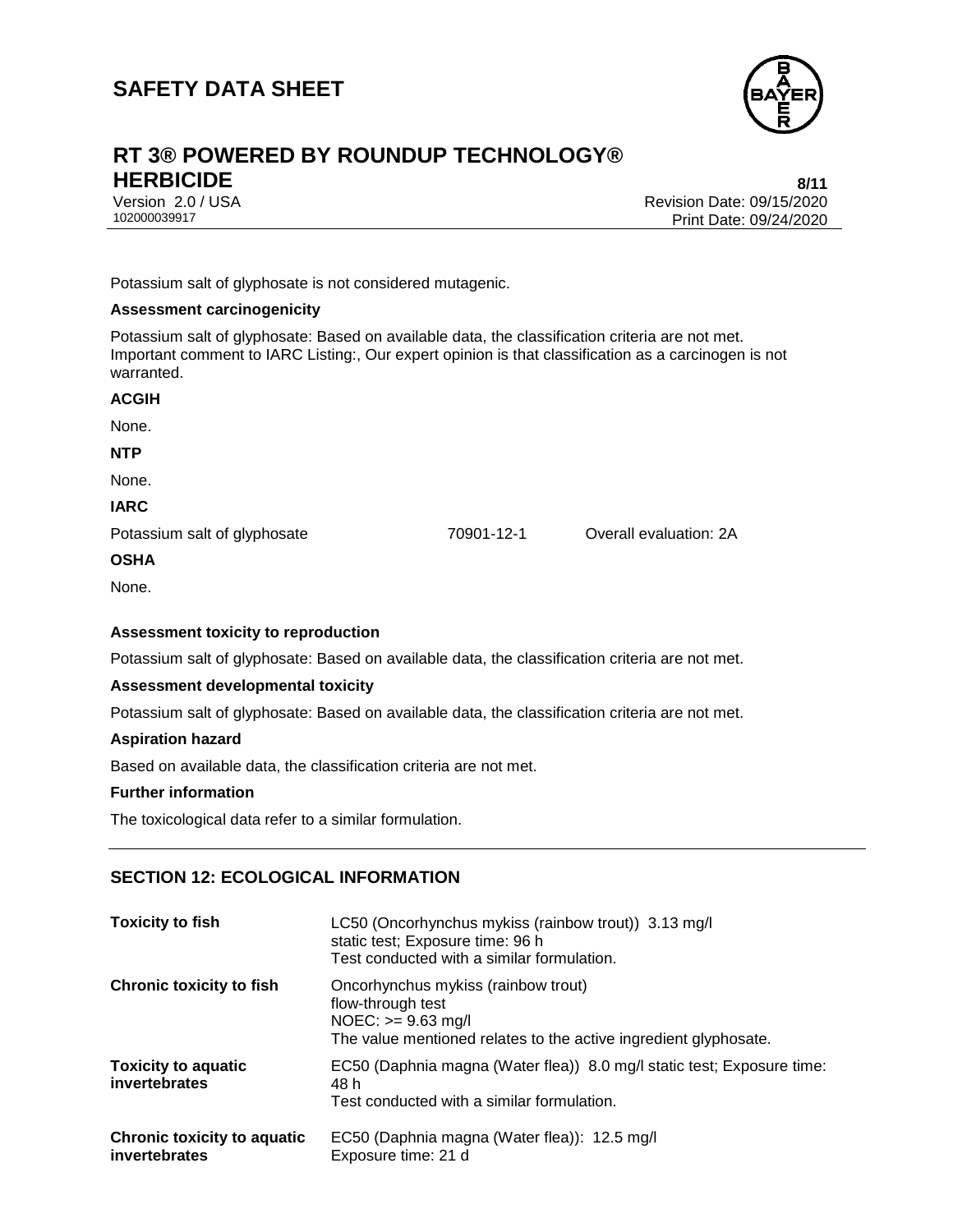

### **RT 3® POWERED BY ROUNDUP TECHNOLOGY® HERBICIDE 9/11**

| IILINDIVIDL       | 9711                      |
|-------------------|---------------------------|
| Version 2.0 / USA | Revision Date: 09/15/2020 |
| 102000039917      | Print Date: 09/24/2020    |

|                                             | The value mentioned relates to the active ingredient glyphosate.                                                                                                                                                                                                                                                                                                   |  |
|---------------------------------------------|--------------------------------------------------------------------------------------------------------------------------------------------------------------------------------------------------------------------------------------------------------------------------------------------------------------------------------------------------------------------|--|
| <b>Toxicity to aquatic plants</b>           | EC50 (Raphidocelis subcapitata (freshwater green alga)) 0.124 mg/l<br>static test; Exposure time: 72 h<br>Test conducted with a similar formulation.                                                                                                                                                                                                               |  |
| <b>Biodegradability</b>                     | Potassium salt of glyphosate:<br>Not readily biodegradable.                                                                                                                                                                                                                                                                                                        |  |
| Koc                                         | Potassium salt of glyphosate: Koc: 884                                                                                                                                                                                                                                                                                                                             |  |
| <b>Bioaccumulation</b>                      | Potassium salt of glyphosate: Bioconcentration factor (BCF) < 1                                                                                                                                                                                                                                                                                                    |  |
| <b>Mobility in soil</b>                     | Potassium salt of glyphosate: Variable, depends on temperature, soil<br>type, soil moisture, soil pH and organic matter content.                                                                                                                                                                                                                                   |  |
| <b>Results of PBT and vPvB assessment</b>   |                                                                                                                                                                                                                                                                                                                                                                    |  |
| <b>PBT and vPvB assessment</b>              | Potassium salt of glyphosate: This substance is not considered to be<br>persistent, bioaccumulative and toxic (PBT). This substance is not<br>considered to be very persistent and very bioaccumulative (vPvB).                                                                                                                                                    |  |
| <b>Additional ecological</b><br>information | No further ecological information is available.                                                                                                                                                                                                                                                                                                                    |  |
| <b>Environmental precautions</b>            | Apply this product as specified on the label.<br>Do not apply directly to water, to areas where surface water is present<br>or to intertidal areas below the mean high water mark.<br>Do not contaminate surface or ground water by cleaning equipment or<br>disposal of wastes, including equipment wash water.<br>Retain and dispose of contaminated wash water. |  |

#### **SECTION 13: DISPOSAL CONSIDERATIONS**

#### **Waste treatment methods**

| <b>Product</b>                | It is best to use all of the product in accordance with label directions. If it<br>is necessary to dispose of unused product, please follow container label<br>instructions and applicable local guidelines.<br>Do not contaminate water, food, or feed by disposal.<br>Follow all local/regional/national/international regulations.                                                                    |
|-------------------------------|----------------------------------------------------------------------------------------------------------------------------------------------------------------------------------------------------------------------------------------------------------------------------------------------------------------------------------------------------------------------------------------------------------|
| <b>Contaminated packaging</b> | Follow advice on product label and/or leaflet.<br>Do not re-use empty containers.<br>Triple rinse containers.<br>Puncture container to avoid re-use.<br>Completely empty container into application equipment, then dispose of<br>empty container in a sanitary landfill, by incineration or by other<br>procedures approved by state/provincial and local authorities.<br>If burned, stay out of smoke. |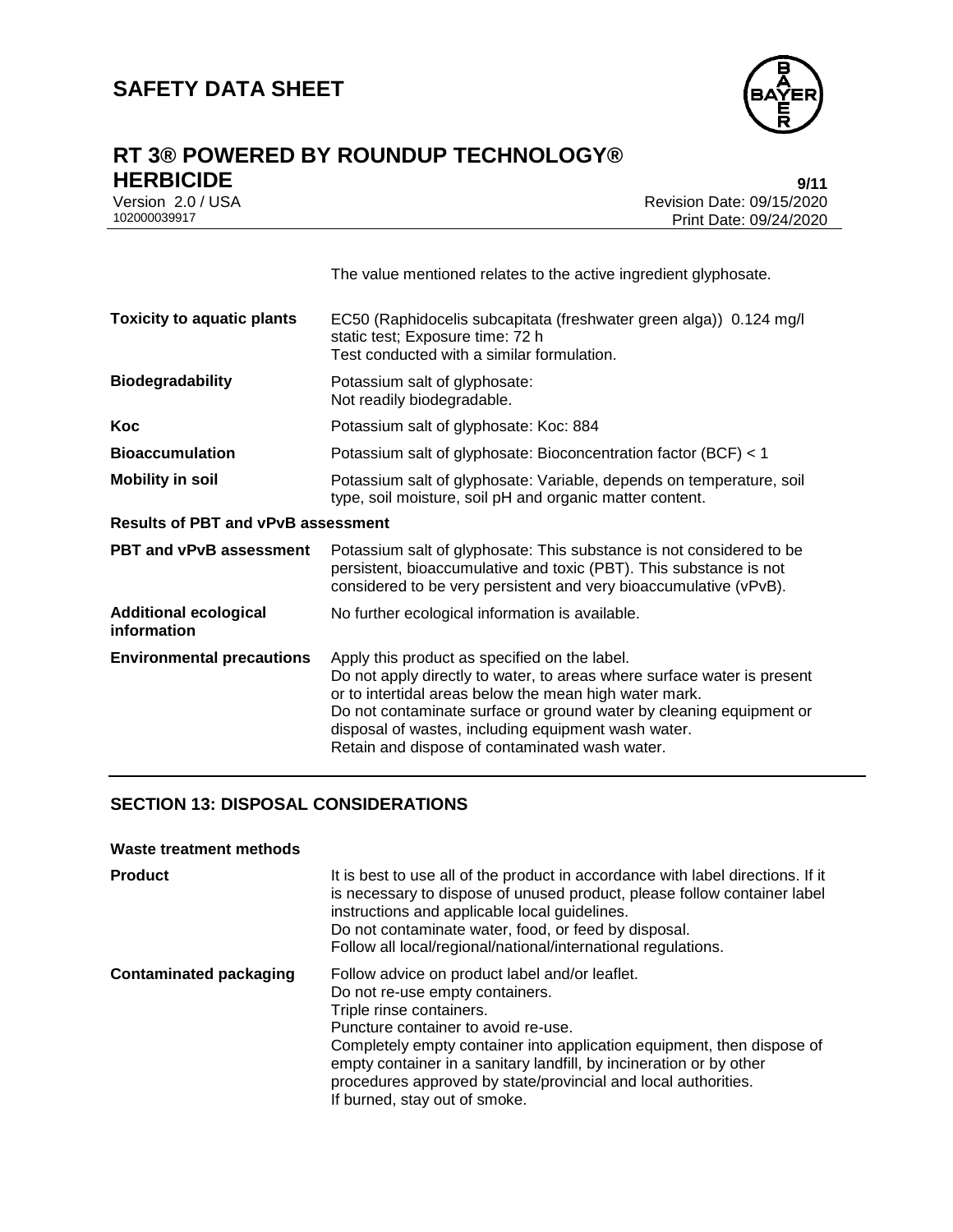

### **RT 3® POWERED BY ROUNDUP TECHNOLOGY® HERBICIDE 10/11**

Version 2.0 / USA Revision Date: 09/15/2020<br>102000039917<br>Revision Date: 09/24/2020 Print Date: 09/24/2020

**RCRA Information** Characterization and proper disposal of this material as a special or hazardous waste is dependent upon Federal, State and local laws and are the user's responsibility. RCRA classification may apply.

#### **SECTION 14: TRANSPORT INFORMATION**

According to national and international transport regulations this material is not classified as dangerous goods / hazardous material.

#### **SECTION 15: REGULATORY INFORMATION**

**EPA Registration No.** 524-544 **US Federal Regulations TSCA list** Water 7732-18-5 **US. Toxic Substances Control Act (TSCA) Section 12(b) Export Notification (40 CFR 707, Subpt D)** No export notification needs to be made. **SARA Title III - Section 302 - Notification and Information** Not applicable. **SARA Title III - Section 313 - Toxic Chemical Release Reporting** None.

#### **US States Regulatory Reporting CA Prop65**

This product does not contain any substances known to the State of California to cause cancer.

This product does not contain any substances known to the State of California to cause reproductive harm.

#### **US State Right-To-Know Ingredients** None.

**Environmental CERCLA** None. **Clean Water Section 307(a)(1)** None. **Safe Drinking Water Act Maximum Contaminant Levels** None.

**EPA/FIFRA Information:**